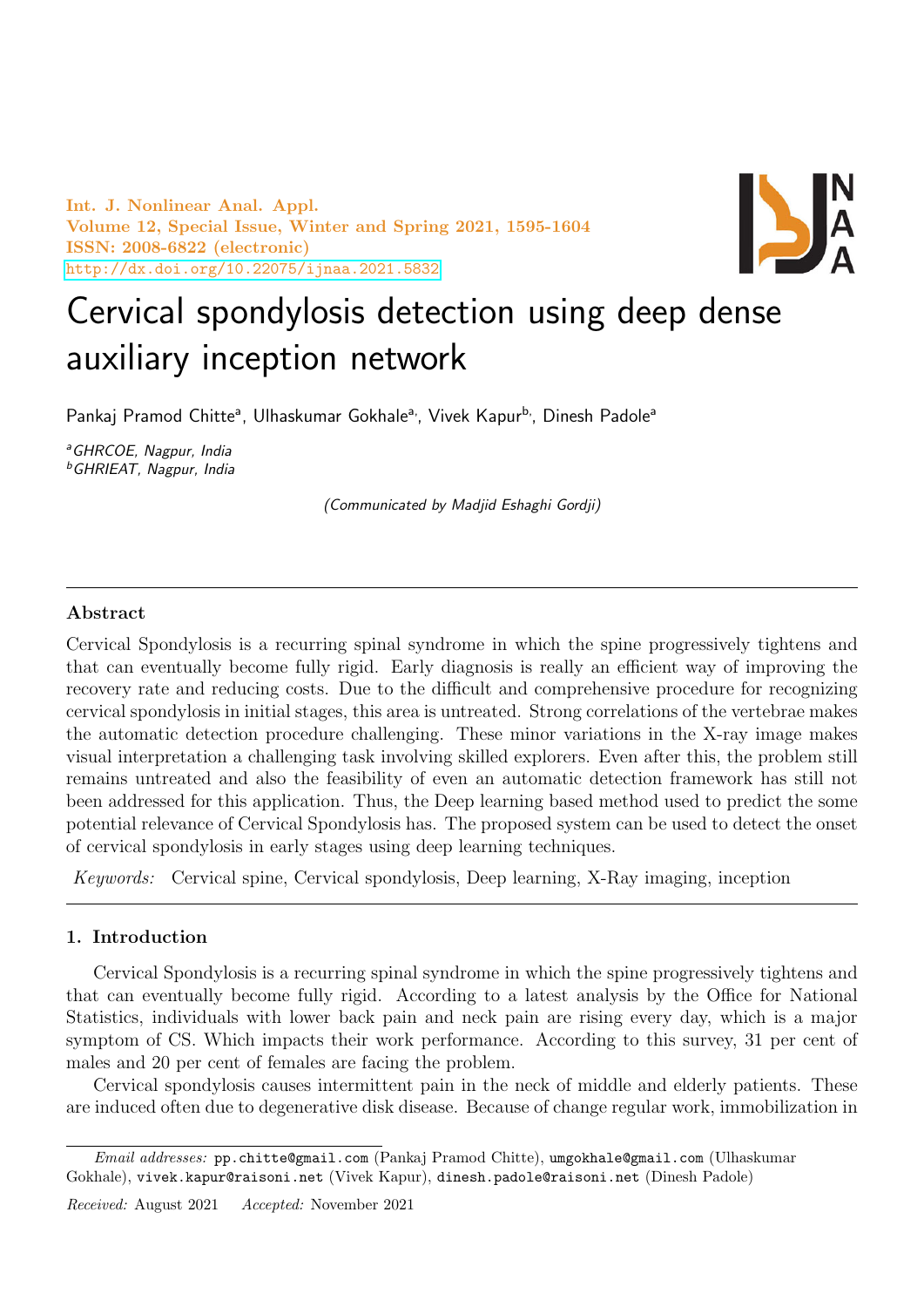neck, asynchronous movements, and therapies. CS pain is noticed. The most severe and active state of this cervical spondylosis is the cervical spondylotic myelopathy. Cervical spondylosis occurs due to disk degeneration, that disintegrates, loses water content and collapses during natural aging [\[1,](#page-7-0) [2\]](#page-8-0). Intervertebral disk degeneration enhanced mechanical stress mostly on end plates at cartilagin body lip. Disks in between third and seventh cervical vertebrae will be most frequently affect [\[7\]](#page-8-1).Cervical spondylosis may leads to symptomatic contraction of the spinal cord [\[3\]](#page-8-2). The development of the an incurably small spinal canal, 10 to 13 mm in diameter, would be a crucial potential biomarker in individuals with spondylotic myelopathy.

Early detection of cervical spondylosis can help to reduce the risk of disease. Early diagnosis is really an efficient way of improving the recovery rate and reducing costs. Due to the difficult and comprehensive procedure for recognizing cervical spondylosis in initial stages, this area is untreated. Also Strong correlations of the vertebrae makes the automatic detection procedure challenging.

Cervical spondylosis is a common and non-specific concept which includes a wide range of symptoms but can still be comprised of 3 clinical syndromes for clarification purposes [\[26\]](#page-9-0): Type 1 Syndrome (Cervical Radiculopathy); Type 2 Syndrome (Cervical Myelopathy); and Type 3 Syndrome (Axial Joint Pain).

The paper is organized as follows. Section [2](#page-1-0) presents the literature survey of the CS and deep learning. Section [3](#page-2-0) and [4](#page-2-1) presents the background and proposed detection methodology. Experimental results and Dataset information is explained in Section [5.](#page-5-0) Finally, Section [6](#page-6-0) conclude the Proposed methodology and its performance.

#### <span id="page-1-0"></span>2. Literature survey

M. Sreeraj et.al [\[23\]](#page-8-3) Built and developed to identify and predict the severity of cervical spondylosis in initial stages utilizing incorrect posture videos. This machine learning approach offers a low cost and reliable method for initial stage spondylosis detection. This framework could also be improved by parallel processing. L. Zhang et.al [\[30\]](#page-9-1) uses three layered structure for segmentation of vertebrae, in which firstly adaptive threshold filter and  $PointNet++$  are used for segmentation of the tissue in between cervical vertebras and individual vertebra form CT scan images. Lastly converge segmentation is performed to extract the boundary region of vertebrae. N. Wang et.al [\[27\]](#page-9-2) implement electromyography based CS detection using deep learning. They proposed a multi-channel EasiCS-Deep algorithm using the convolutional neural network. Paul A et.al [\[18\]](#page-8-4) automatically identify and interpret cervical spondylosis in X-ray images using morphological segmentation, edge detection and classification-based method. B. Chanda et.al [\[4\]](#page-8-5) proposed identification of cervical X-ray spondylosis with supervised segmentation. They extract the features using the Kirsch template and the classification is performed using the Fuzzy C-means Classifier. H. Bae et.al [\[11\]](#page-8-6) proposed 2D convolutional neural network for the recognition of superior and inferior vertebrae in CT and further segmentation and differentiation of cervical vertebrae is done using U-Net model. Kara B.et.al [\[12\]](#page-8-7) used diffusion tensor imaging (DTI) techniques to detect cervical spondylotic myelopathy at an early stage. They generated apparent diffusion coefficient and fractional anisotropy maps for detection.

S. Singh et.al. [\[21\]](#page-8-8) correlate the factors such as age, gender, race, profession, vertebral body dimension, canal thickness, canal body proportion of cervical spine to cervical spondylosis patients for general population. They claim that differences within canal dimension, the canal body proportion, the vertebral body dimension of the cervical vertebrae and the race, height and weight of individual would not risk variable for cervical spondylosis. Age, gender and profession have been the only possible causes for cervical spondylosis. X. Yu et.al [\[28\]](#page-9-3) suggest classification of cervical spondylosis in X-ray radiograph using Fuzzy decision.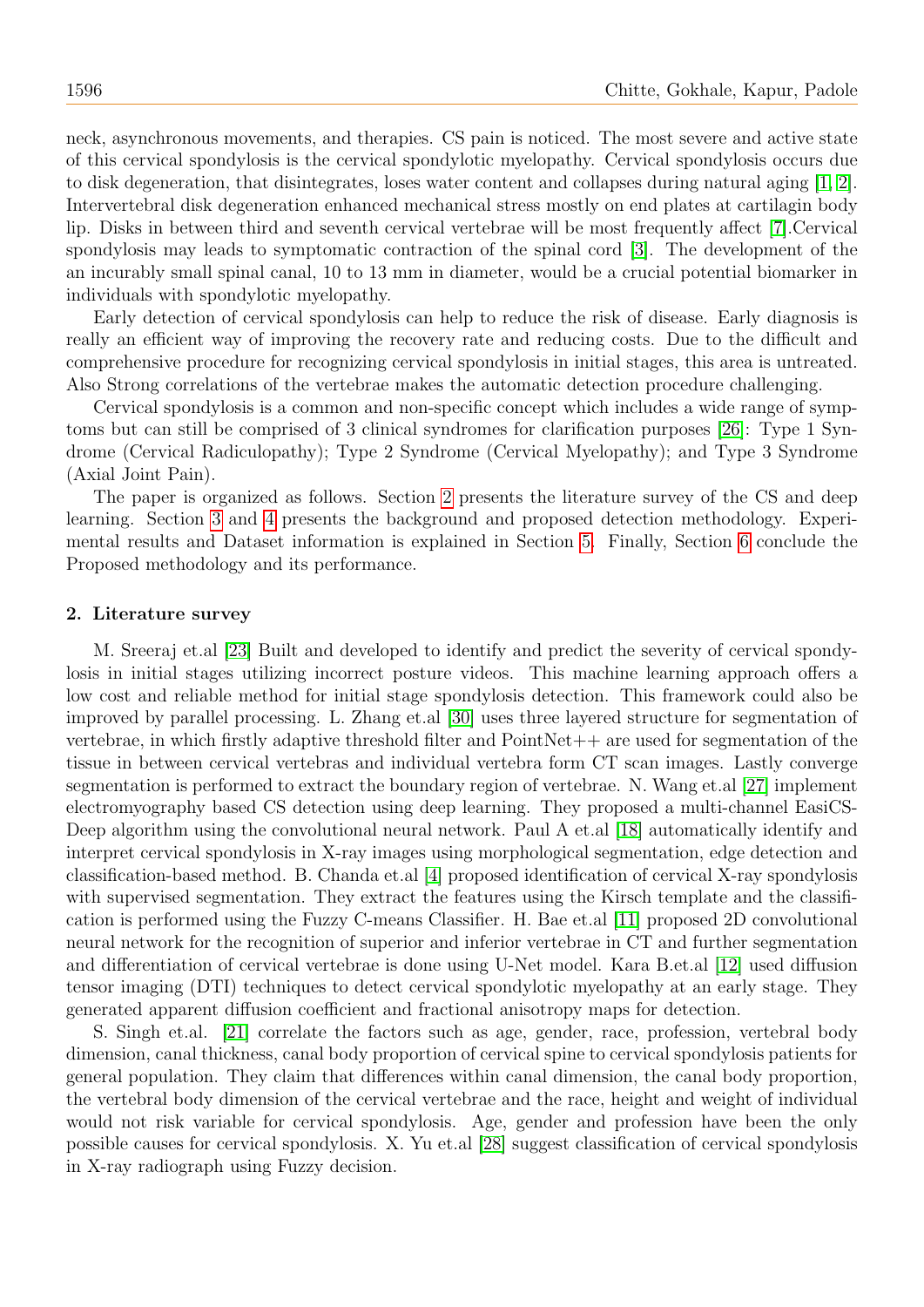Y. Li et.al [\[17\]](#page-8-9) proposed a CNN architecture for recognition of lumbar vertebrae in X-ray scan. Contour and texture are extracted using Sobel and Gabor features and a feature level fusion DNN is implemented. R. Sa et al. [\[19\]](#page-8-10) propses Faster-RCNN deep network for segmentation of lateral lumbar vertebrae from X-ray imagery.C. Kuok et.al. [\[14\]](#page-8-11) suggest a effective CNN framework vertebrae detection on large 3D data. Further A sequence of simple image processing steps are applied for the intervertebral plane detection. R. Janssens et.al. [\[10\]](#page-8-12) proposed cascaded 3D FCNN which is combinantion of a Segmentation-Net and a Localization-Net to a detect the individual vertebrae.

## <span id="page-2-0"></span>3. Background

Mild symptoms and Strong correlations of the vertebrae increase the complexity of diagnosing, particularly in patients initial stage. Due to the difficult and comprehensive procedure for recognizing cervical spondylosis, this area is untreated. Also makes the automatic detection procedure challenging. In initial stages, clinical manifestations and spinal abnormalities are fairly benign and this makes the diagnostic complexity more. Thus, a convenient, low-cost intelligent CS detection method at early stage is needed. At present, medical diagnosis relies primarily on the doctor's opinion on the clinical manifestations and spinal anomalies of the CT scan. Advancement of changes in spondylosis may contribute to stenosis of a spine even spinal canal may be become narrow. The spine and its nerve could impaired, causes of acute of myelopathy or radiculopathy [\[16\]](#page-8-13).

## <span id="page-2-1"></span>4. Methodology

In most hospitals, X-ray is often used as a standard screening method for clinical findings, if any. The Cervical Spondylosis has various forms which have slight modifications to the X-ray images, so it is important for identification to treat them with various treatments. These minor variations in the X-ray image makes visual interpretation a challenging task involving skilled explorers. Even after this, the problem still remains untreated and also the feasibility of even an automatic detection framework has still not been addressed for this application. Thus, the Deep learning based method used to predict the some potential relevance of Cervical Spondylosis has. DCNN, as one type of Deep learning, are known to be an important framework as it have better memorizing i.e .learning capability  $[5, 24, 25]$  $[5, 24, 25]$  $[5, 24, 25]$ .

Here, we elaborate our proposed framework. The proposed system can be used to detect the onset of cervical spondylosis in early stages using deep learning techniques. Cervical spine impairment has been the main pathogenic cause concerning cervical spondylosis, that can cause major nerve compression of a cervical spinal cord, loss of feeling, weakening, and sometimes even paralysis of the legs. Automatic detection is challenging due to Strong correlations between the vertebrae , so segmentation of the vertebrae is of significant importance. In this research , Deep Dense Neural Network is proposed to achieve automatic and accurate C1-C7 detection from X-ray images.

Conventionally, trained classification models employing blockwise or region based techniques most widely used to detect the object . Blockwise Processing always provide deeper inside into an image, but sometimes it quite slow to highspeed applications because of low reliability.

## A. Deep dense neural network

For datasets that constitute a huge collection of images to reduce address the possibility of overfitting, the number of hidden layers needs to be extended [\[15\]](#page-8-17) including the size of the layer [\[20,](#page-8-18) [29\]](#page-9-4) as well as the optimal use of the dropout [\[9\]](#page-8-19). Although the maxpooling layer results in the loss of the contextual piece of information are used in classification type of problem [\[13,](#page-8-20) [8\]](#page-8-21).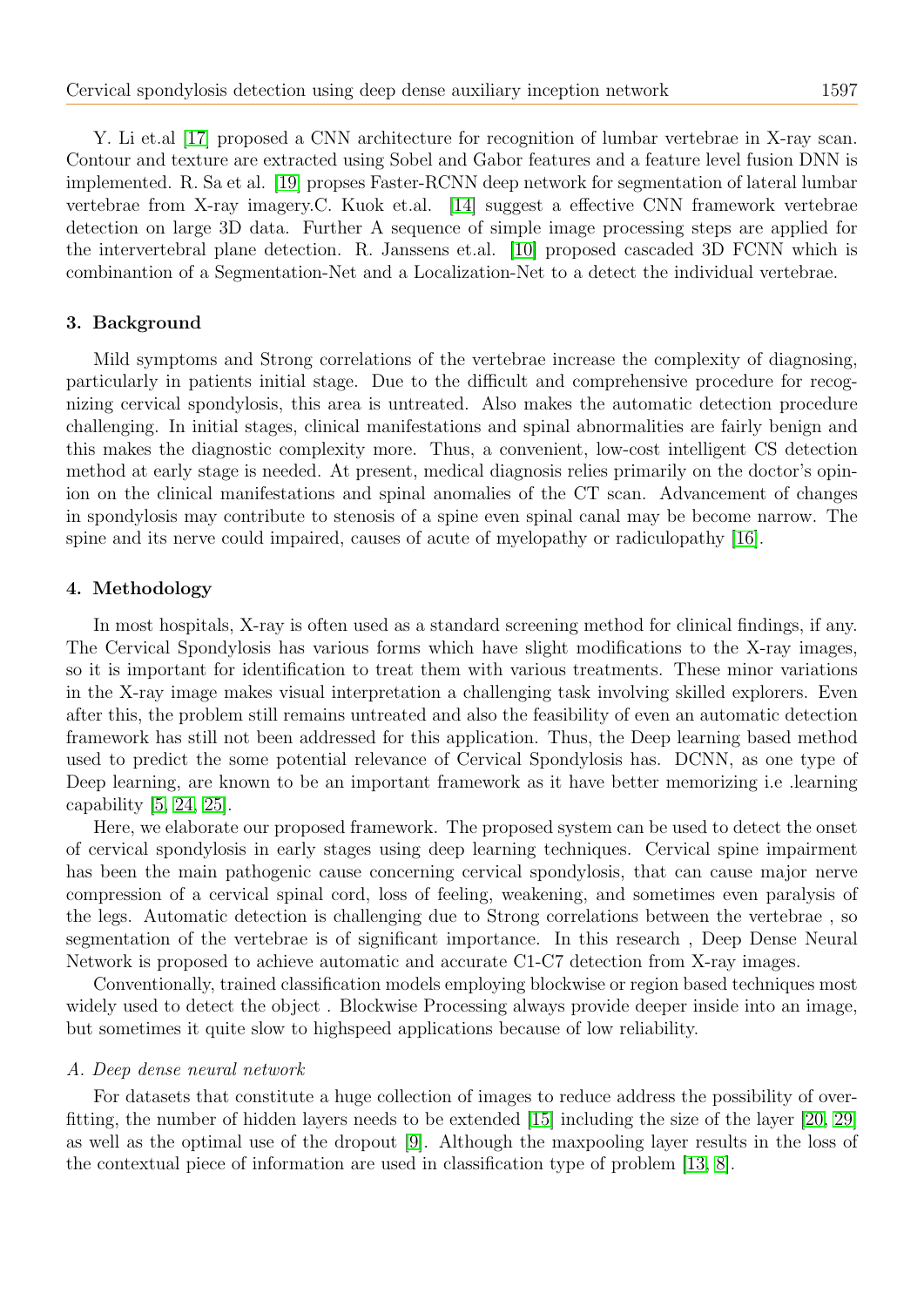Motivated by the neurological concept of the Primate Visual Cortex, proposed method used a sequence of fixed Gabor wavelet of variable size to accommodate different scales. All filter in the googlenet Neural network are substituted by the Wavelet transform. Also, 1x1 convolutionary layers are commonly used in the proposed network, raising its depth.

We used this framework extensively in architecture. From this adjustment, we limit size of the image, therefore eliminating the issue of the conceptual bottleneck. This form of problems would reduce the size and complexity of the network. This framework is built to be more effective than the existing system. The framework has 22 layers with variables and 27 layers if the max pooling is considered. If each layer is interpreted separately, it's around 100. This layer has a deeper insight with gradient backpropogation throughout the entire layer effectively. This approach improves discriminatory functionality to each and every equivalent network. The primary goal of the Inception Layer is to determine exact sparse nature in handwritten textures via an established dense layer. The auxiliary layer facilitates discrimination of data by raising the gradient of backpropagation which makes the models normal. During most of the training process, the losses are summed up until the estimation phase, after that the auxiliary layer has been ejected.

The proposed framework of the auxiliary layer would be as follows: The average pooling layer is 5x5 filter size and phase 3, that offers  $4x4x512$  outcome and  $4x4x528$ . 1x1 convolution layer has 128 filter that are essential to minimise dimension and rectified linear activation. A fully connected layer is of 1024 components and rectified linear activation in the system. The drop-out layer has been used to slip outcome at a rate of 70 percent. The linear layer together with the softmax loss function as a classification model that can estimate a certain 1000 categories as the primary classification model. This layer is often used for the terminal phase of learning. This could be excluded at inference time. Three Inception frameworks used under various conditions are presented: usually, 1x1 convolution can be used in Inception to evaluate reductions prior to  $3x3$  and  $5x5$  convolutions



Figure 1: Proposed Architecture

MRI Image as a input vector to the initial layer is:

$$
X = [x_1, x_2, \dots, x_k]
$$
\n<sup>(1)</sup>

K denotes the segmented image pixels. Then, to decrease the execution burden normalization of the data is carried out. In normalization data is mapped in between 0 and 1 [\[10\]](#page-8-12),:

$$
x = \frac{x - \min}{\max - \min} \tag{2}
$$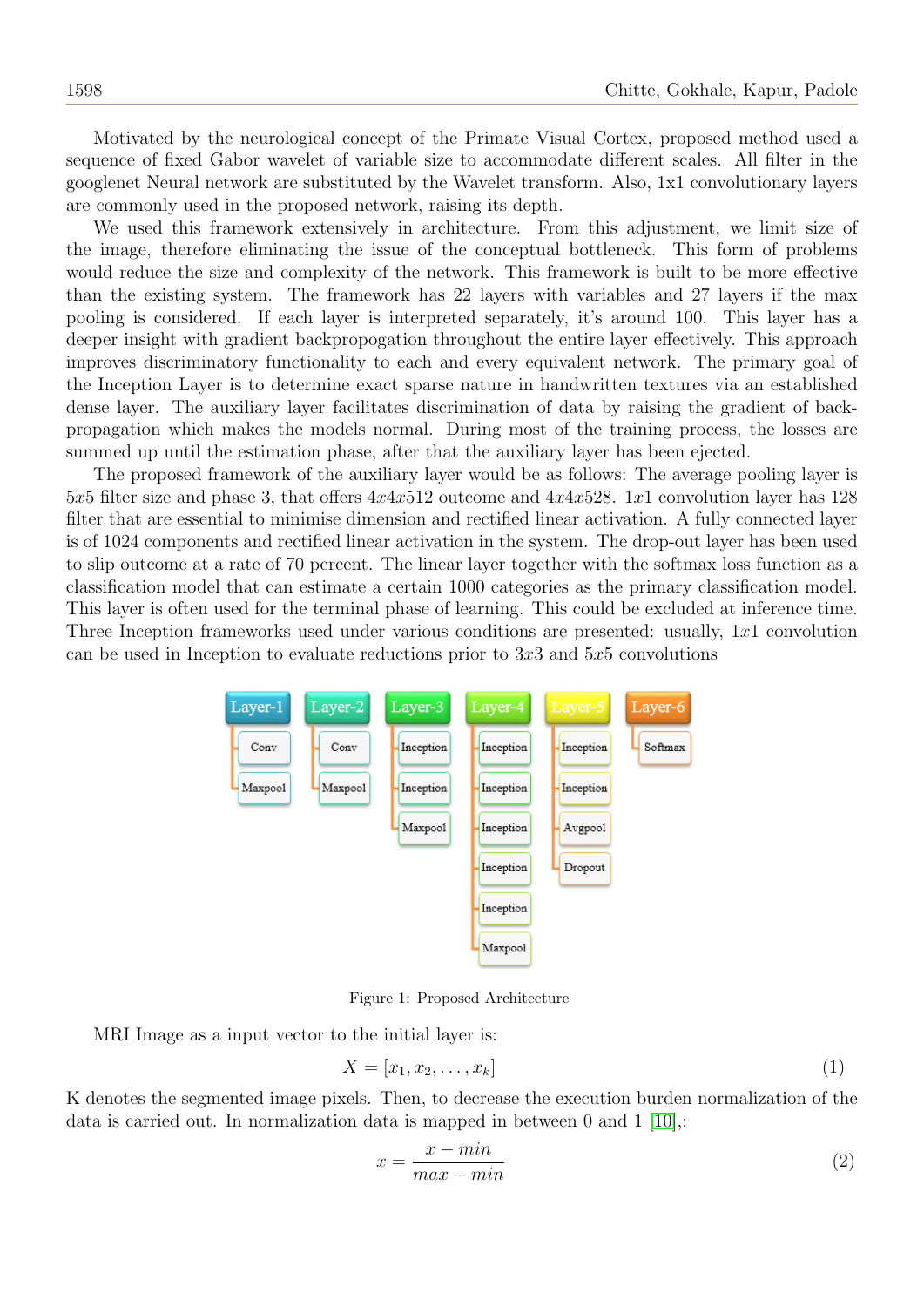min and max is the minimum and maximum of respective data. This normalised data x is then converted to 2D matrix using reshaping operation and then this data is fed to convolution layer.

After covolution layer we got estimated the weight $(w)$ , bias  $(b<sub>i</sub>)$ .

$$
x_i^{l,j} = \sigma[b_j + \sum_{a=1}^m w_a^j x_{i+a-1}^{l-1,j}]
$$
\n(3)

Activation function is indicated by the variable  $\sigma$ . Its nothing but ReLu,. ReLu function have higher efficiency and low execution time [\[22\]](#page-8-22).

#### Max-Pooling Layer

Scale invariant property is preserved by Max-Pooling Layer by estimating aggregation statistics of the neighbourhood pixels. Thus they assist in dimensional reduction. Pooling have two types, max pooling and mean pooling . In our architecture we used max-Pooling. The max pooling layer find the maximum response i.e. maximum value of each block without compramixing feature loss [\[22\]](#page-8-22). Final response of max-pooling layer is given by:

$$
x_i^{l,j} = max_{n=1}^r \left( x_{(i-1)*T_n}^{l-1,j} \right) \tag{4}
$$

where  $n$  is pooling size and  $T$  is pooling stride.

Following equation models the Hidden layer to output .Proposed method have this capability

$$
h_t = g(W_{xh^{x}t}) + W_{hh^{h}t-1} + b_h)
$$
\n(5)

$$
z_t = g(W_{hz^ht} + b_z) \tag{6}
$$

here, g indicates elementwise nonlinearity it can be sigmoid or hyperbolic tangent),  $x_t$  is the input  $h_t \in R^N$  is the hidden state having hidden units equals to N. Output is denoted by  $Z_t$  at instant t. pixel sequence  $(x_1, x_2, \ldots, x_T)$  having T number of coefficient, then h1 (letting  $h_0 = 0$ ),  $z_1, h_2, z_2, \ldots, h_t, z_T$ .

#### B. Time complexity of the proposed architecture

The time complexity is calculated as:

$$
O(\sum_{l=1}^{d} n_{l-1}.s_1^2.n_1.m_1^2)
$$
\n
$$
(7)
$$

above equation calculate the time complexity of the convolutional layer. Layer index is indicated by l which is d in number. Total filter number is  $\eta_1$  in lth layer and their spatial size is denoted by  $s_1$ . Channel number of is  $\eta_{l-1}$  at lth layer. Output have spatial size of  $m_1$ . Initial Convolutional layer required 7% of the execution time.

This section details the conception of our implemented DDNN network approach for C1-C7vertebrae detection.

#### C. ROI region localization

The predicted ROI blob will assist to extract C1-C7 vertebrae from input MRI data. The purpose of this approach would be to extract each one of the individual vertebrae from cropped ROI . To this point, we have designed a segmentation to perform a multi-class segmentation of a ROI.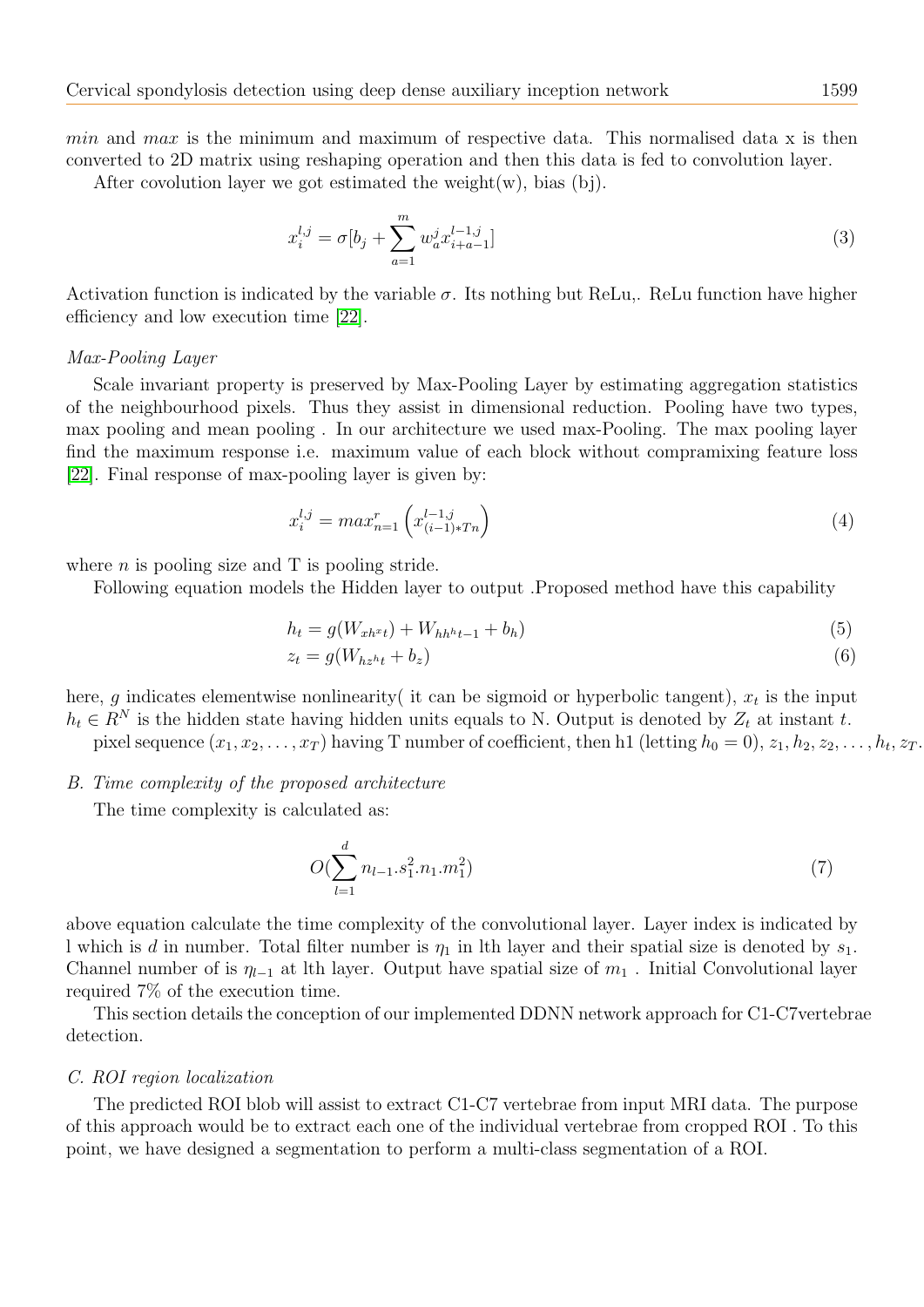

Figure 2: Inception layer

## D. Dataset

In this study, cervical vertebrae CT data were collected from Hospital. Training set contain 700 images and testing set contain 150 images. For validation we keep 150 images. The testing data set are 300 subject, 221 of which are the CS patients and 79 of which are the healthy. The training set is made up of of spine MRI images obtained from aging between 32 and 58 years old. Image resolution is 1024x1024.

# <span id="page-5-0"></span>5. Experiments

Proposed DDCNN is implemented using Matlab R2016b on Laptop with Intel core i52.50GHz CPUs, having 16GB. In terms of reducing computational cost, the image dimension of the input data is reduced to 512 ∗ 512 by binear interpolation.

# Performance analysis

To validate the robustness of the proposed method, Proposed Deep Dense Auxiliary Inception Network is compared with well known techniques. This all techniques is implemented and tested on the same dataset with same folding. The summary of achieved results is shown below.

Proposed Deep Dense Auxiliary Inception Network achieves 95.33 % accuracy while other EasiCSDeep and PointNet++ achieves 92% respectively. Other method Such as FCM and CNN have 91% and 90 % accuracy respectively.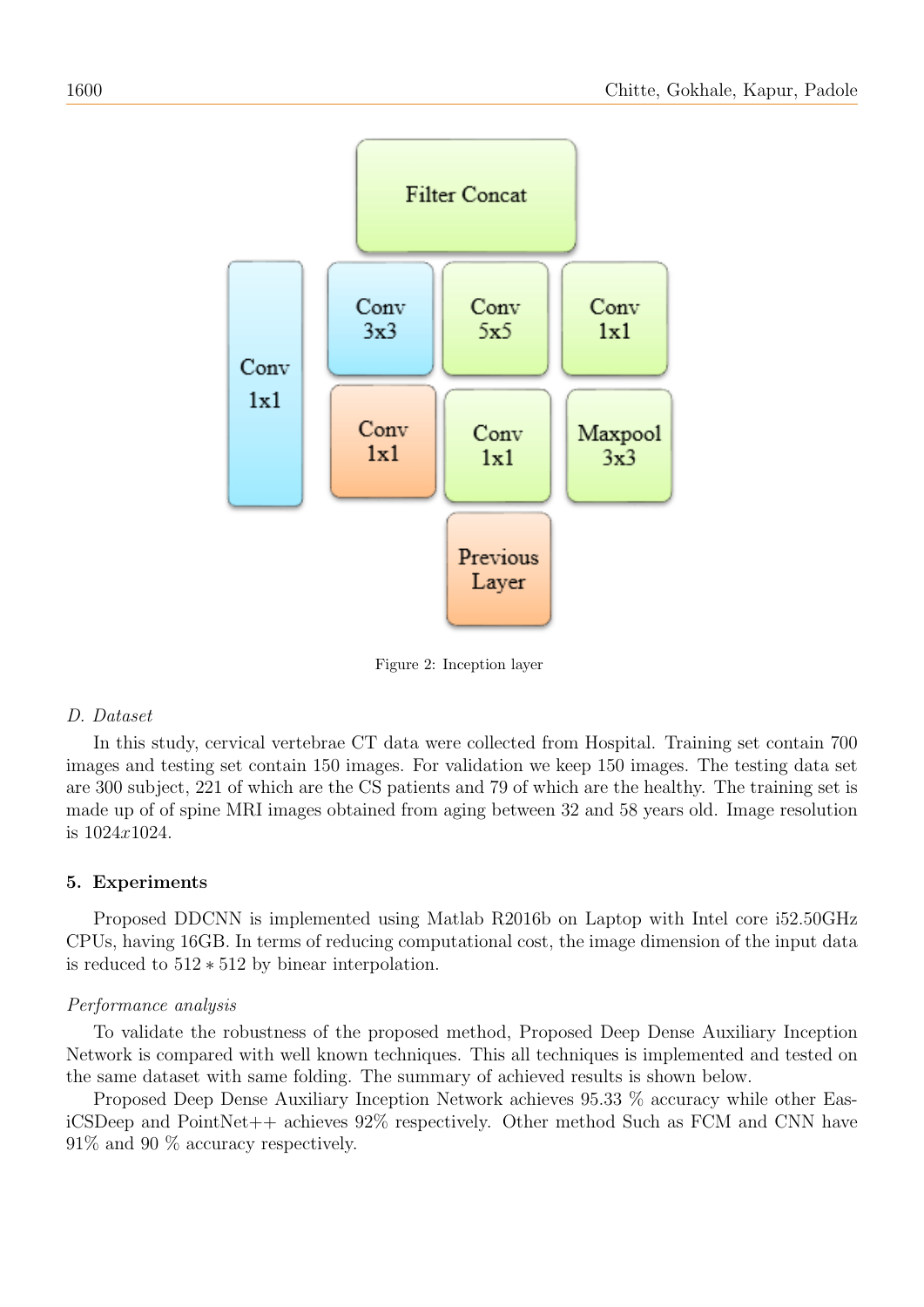| Table 1: Performance comparison of Proposed method and well known method |          |             |             |           |
|--------------------------------------------------------------------------|----------|-------------|-------------|-----------|
| Method                                                                   | Accuracy | Sensitivity | Specificity | Precision |
| Proposed                                                                 | 0.953333 | 0.990521    | 0.974684    | 0.945701  |
| EasiCSDeep[27]                                                           | 0.926667 | 0.980676    | 0.949367    | 0.918552  |
| FCM[5]                                                                   | 0.91     | 0.970874    | 0.924051    | 0.904977  |
| $PointNet++[30]$                                                         | 0.923333 | 0.980583    | 0.949367    | 0.914027  |
| CNN <sub>6</sub>                                                         | (0.9)    | 0.965854    | 0.911392    | 0.895928  |

Table 1: Performance comparison of Proposed method and well known method



Figure 3: Accuracy comparison of proposed method

Proposed Deep Dense Auxiliary Inception Network achieves 99.05 % sensitivity while other EasiCSDeep and PointNet++ achieves 98% . Other method Such as FCM and CNN have 97% and 96 % sensitivity respectively.



Figure 4: Sensitivity comparison of proposed method

Proposed Deep Dense Auxiliary Inception Network achieves 97.46 % Specificity while other EasiCSDeep and PointNet++ achieves 94% . Other method Such as FCM and CNN have 92% and 91 % Specificity respectively.

Proposed Deep Dense Auxiliary Inception Network achieves 94.57% Precision while other EasiCSDeep and PointNet++ achieves  $91\%$ . Other method Such as FCM and CNN have  $90\%$  and  $89$ % Precision respectively.

## <span id="page-6-0"></span>6. Conclusion

Also Strong correlations of the vertebrae makes the automatic detection procedure challenging. This paper showed a fully introduction to Deep dense CNN model. The proposed system can be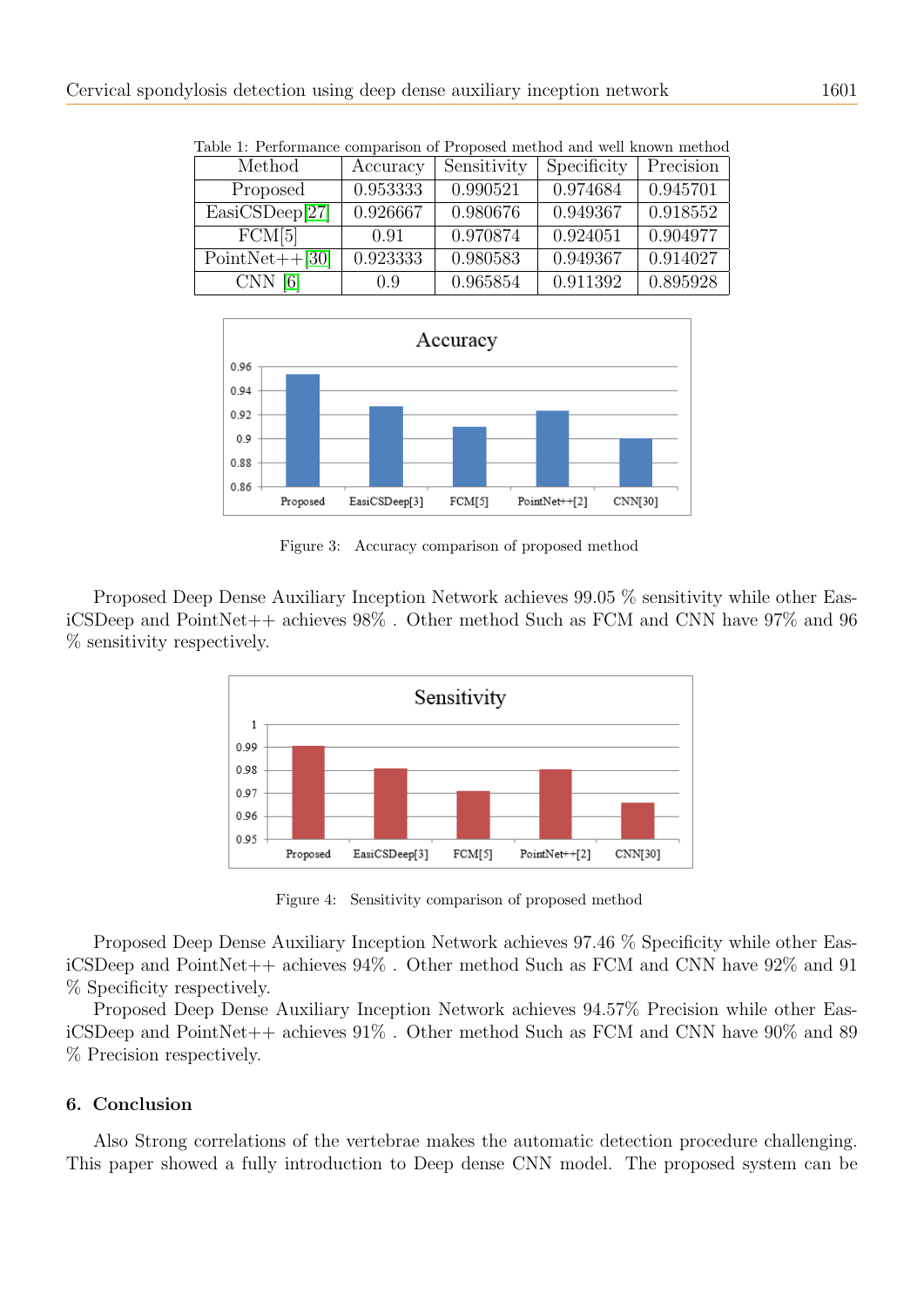

Figure 5: Specificity comparison of proposed method



Figure 6: Precision comparison of proposed method

used to detect the onset of cervical spondylosis in early stages using deep learning techniques. The obtained results with proposed approach are superior to all of those reported by state-of-the-art techniques, although a direct evaluation of multiple techniques seems to be challenging, since not all of them are tested on a same given dataset. Hence all the Comparative methods are trained using given dataset and then test are carried out. From the experiments detailed quantitative and qualitative findings demonstrate that, in normal and abnormal situations, our suggested framework works more precisely than other state-of-the-art models.

## 7. Discussion

Cervical Spondylosis is a recurring spinal syndrome in which the spine progressively tightens and that can eventually become fully rigid. Cervical spondylosis causes intermittent pain in the neck of middle and elderly patients. These are induced often due to degenerative disk disease. Due to change in regular task, neck movement, irregular exercises, CS pain is noticed. The most severe and active state of this cervical spondylosis is the cervical spondylotic myelopathy. Early detection of cervical spondylosis can help to reduce the risk of disease. Early diagnosis is really an efficient way of improving the recovery rate and reducing costs. Automatic detection is challenging due to Strong correlations between the vertebrae , so segmentation of the vertebrae is of significant importance.

## References

<span id="page-7-0"></span>[1] P. Bailey and L. Casamajor, Osteo-arthritis of the spine as a cause of compression of the spinal cord and its roots, J. Nerv. Ment. Dis. 38(10) (1911) 588–609.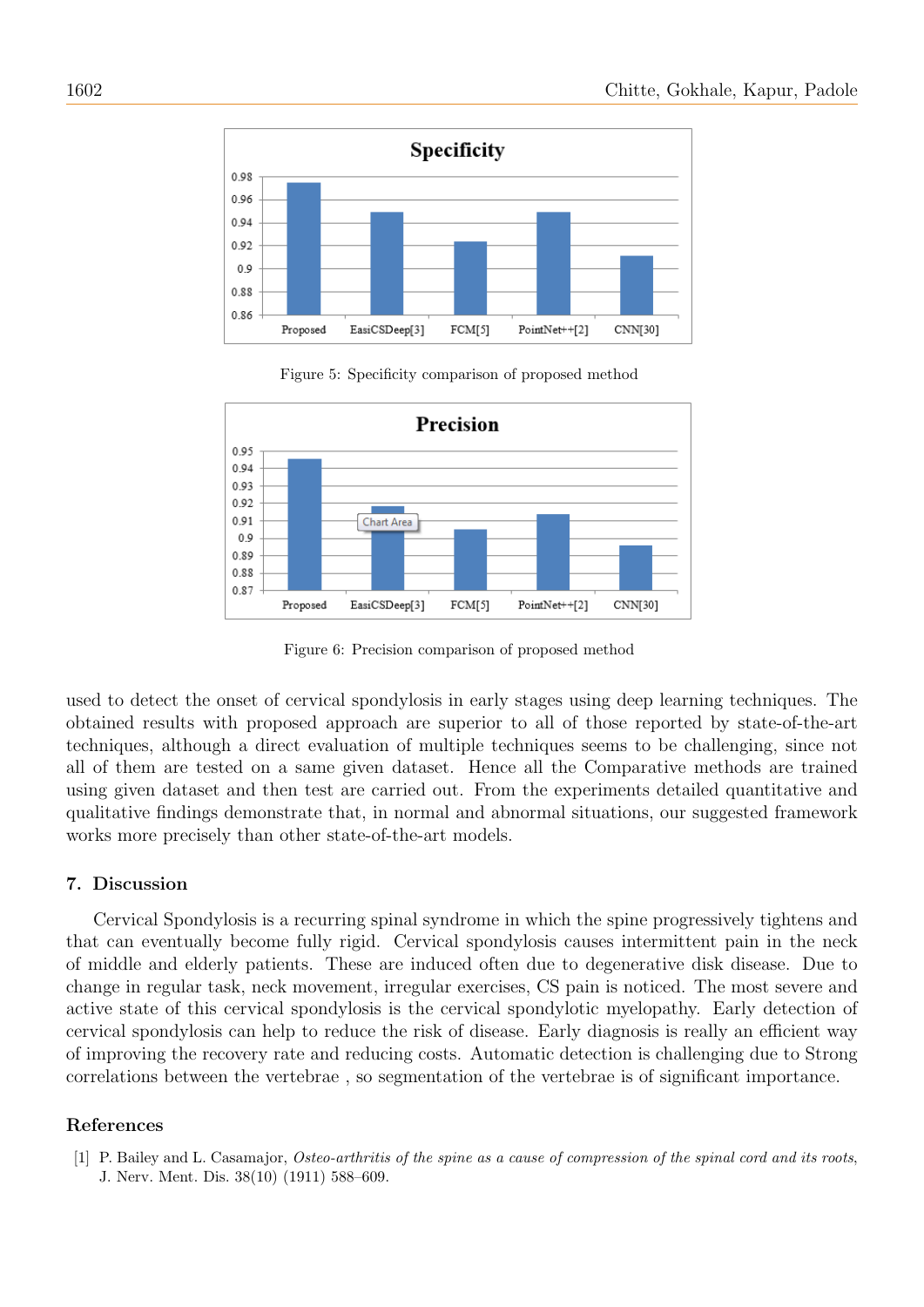- <span id="page-8-0"></span>[2] W.R. Brain, G.C. Knight and J.W.D. Bull, Discussion on rupture of the intervertebral disc in the cervical region, Proc. R. Soc. Med. 41 (1948) 509–516.
- <span id="page-8-2"></span>[3] W.R. Brain, D. Northfield and M. Wilkinson, The neurologic manifestations of cervical spondylosis, Brain 75 (1952) 187–225.
- <span id="page-8-5"></span>[4] P.B. Chanda, A. Paul, A. Paul and S. Sarkar, Spondylosis detection and classification Of cervical images using ATMFCMC based medical image segmentation methods, Proc. Int. Conf. Adv. Electron. Elect. Comput. Intell. 2019, Available at SSRN: https://ssrn.com/abstract=3575474 or http://dx.doi.org/10.2139/ssrn.3575474.
- <span id="page-8-14"></span>[5] H. Chen, C. Shen, J. Qin, D. Ni, L. Shi, J.C. Cheng and P.A. Heng, Automatic localization and identification of vertebrae in spine CT via a joint learning model with deep neural networks, in Medical Image Computing and Computer-Assisted Intervention–MICCAI, Springer, (2015) 515–522.
- <span id="page-8-23"></span>[6] P. Chitte and U.M. Gokhale, Analysis of different methods for identification and classification of cervical spondylosis (CS): A survey, Int. J. Appl. Engin. Res. 12 (2017) 11727–11737.
- <span id="page-8-1"></span>[7] B.M. McCormack and P.R. Weinstein, Cervical spondylosis. An update, West J. Med. 165(1-2) (1996) 43–51.
- <span id="page-8-21"></span>[8] X. Glorot, A. Bordes and Y. Bengio, *Deep sparse rectifier neural networks[C]*, Int. Conf. Artificial Intell. Stat. (2011) 315–323.
- <span id="page-8-19"></span>[9] G.E. Hinton, N. Srivastava, A. Krizhevsky, I. Sutskever and R. Salakhutdinov, Improving neural networks by preventing co-adaptation of feature detectors, CoRR, abs/1207.0580, 2012.
- <span id="page-8-12"></span>[10] R. Janssens, G. Zeng and G. Zheng, Fully automatic segmentation of lumbar vertebrae from CT images using cascaded 3D fully convolutional networks, 2018 IEEE 15th Int. Symp. Biomed. Imaging (ISBI 2018), Washington, DC, USA, (2018) 893–897.
- <span id="page-8-6"></span>[11] H. Jin Bae, H. jung Hyun, Y. Byeon, K. Shin, Y. Cho, Y. Ji Song, S. Yi, S. Kuh, J. S. Yeom and N. Kim, Fully automated 3D segmentation and separation of multiple cervical vertebrae in CT images using a 2D convolutional neural network, Computer Meth. Prog. Biomed. 184 (105119) (2020).
- <span id="page-8-7"></span>[12] B. Kara, A. Celik, S. Karadereler, L. Ulusoy, K. Ganiyusufoglu, L. Onat, A. Mutlu, I. Ornek, M. Sirvanci and A. Hamzaoglu, The role of DTI in early detection of cervical spondylotic myelopathy: a preliminary study with 3-T MRI, Neuroradiology 53 (2011) 609-–616.
- <span id="page-8-20"></span>[13] A. Krizhevsky, I. Sutskever and G. Hinton, Imagenet classification with deep convolutional neural networks, Adv. Neural Inf. Proces. Syst. 25 (2012) 1106—1114.
- <span id="page-8-11"></span>[14] C. Kuok, J. Hsue, T. Shen, B. Huang, C. Chen and Y. Sun, An effective CNN approach for vertebrae segmentation from 3D CT images, 2018 Pacific Neighborhood Consortium Annual Conference and Joint Meetings (PNC), San Francisco, CA, USA, (2018) 1–6.
- <span id="page-8-17"></span>[15] M. Lin, Q. Chen and S. Yan. Network in network, CoRR abs/1312.4400, 2013.
- <span id="page-8-13"></span>[16] M. McDonnell and P. Lucas, Cervical spondylosis, stenosis, and rheumatoid arthritis, Med. Health, Rhode Island 95(4) (2012) 105—109.
- <span id="page-8-9"></span>[17] Y. Li, W. Liang, Y. Zhang, H. An and J. Tan, Automatic Lumbar vertebrae detection based on feature fusion deep learning for partial occluded C-arm X-ray images, 2016 38th Annual International Conference of the IEEE Engineering in Medicine and Biology Society (EMBC), Orlando, FL, USA, (2016) 647–650.
- <span id="page-8-4"></span>[18] A. Paul and P.B. Chanda, Detection and classification of cervical spondylosis using image segmentation techniques, Inf. Photon. Commun. Lecture Notes in Networks and Systems, Springer, Singapore, 79 (2020) 145–154.
- <span id="page-8-10"></span>[19] R. Sa, W. Owens, R. Wiegand, M. Studin, D. Capoferri, K. Barooha, A. Greaux, R. Rattray, A. Hutton, J. Cintineo and Vipin Chaudhary, *Intervertebral disc detection in X-ray images using faster R-CNN*, 39th Annual Int. Conf. IEEE Engin. Med. Bio. Soc. Jeju, Korea (South), (2017) 564–567.
- <span id="page-8-18"></span>[20] P. Sermanet, D. Eigen, X. Zhang, M. Mathieu, R. Fergus and Y. LeCun, Overfeat: Integrated recognition, localization and detection using convolutional networks, 2nd Int. Conf. Learning Represent. ICLR 2014, Banff, Canada.
- <span id="page-8-8"></span>[21] S. Singh, D. Kumar and S. Kumar, Risk factors in cervical spondylosis, J. Clinical Orthopaed. Trauma 5(4) (2014) 221–226.
- <span id="page-8-22"></span>[22] J. Sola and J. Sevilla, Importance of input data normalization for the application of neural networks to complex industrial problems  $[J]$ , IEEE Trans. Nuclear Sci. 44(3) (1997) 1464–1468.
- <span id="page-8-3"></span>[23] M. Sreeraj, Jestin Joy, Manu Jose, Meenu Varghese and T.J. Rejoice, Comparative analysis of Machine Learning approaches for early stage Cervical Spondylosis detection, J. King Saud Univ. Comput. Inf. Sci. (2020).
- <span id="page-8-15"></span>[24] A. Suzani, A. Seitel, Y. Liu, S. Fels, R. N. Rohling and P. Abolmaesumi, Fast automatic vertebrae detection and localization in pathological ct scans-a deep learning approach, Medical Image Computing and Computer-Assisted Intervention–MICCAI, Springer, (2015) 678–686.
- <span id="page-8-16"></span>[25] A. Suzani, A. Rasoulian, A. Seitel, S. Fels, R. N. Rohling and P. Abolmaesumi, Deep learning for automatic localization, identification, and segmentation of vertebral bodies in volumetric MR images, In SPIE Medical